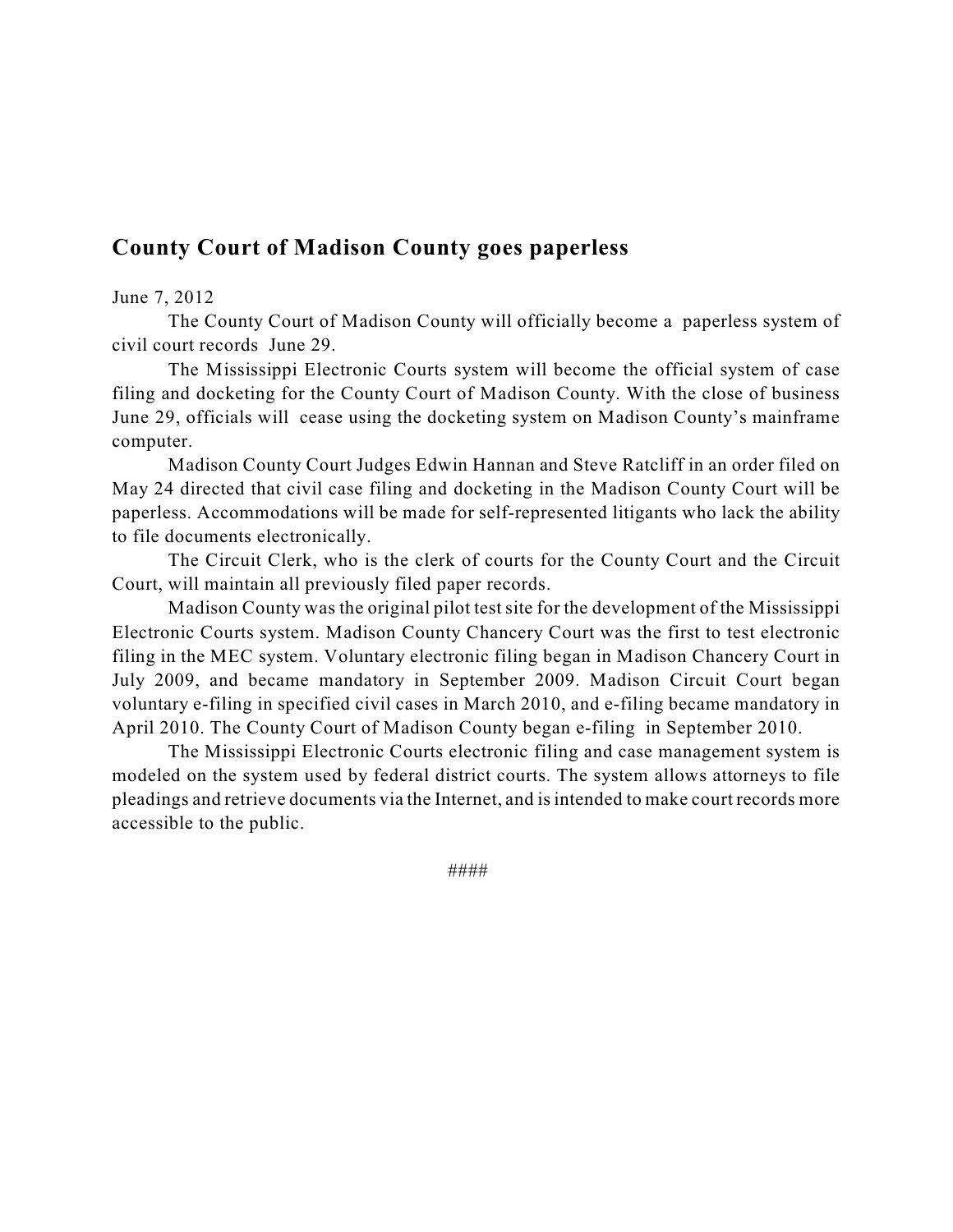## IN THE COUNTY COURT OF MADISON COUNTY, MISSISSIPI

**IN RE: MISSISSIPPI ELECTRONIC COURTS** 



## ORDER APPROVING CESSATION OF CASE DOCKETING IN THE COURT'S MAINFRAME AS/400 SYSTEM AND PROVIDING FOR PAPERLESS COURTS UTILIZING THE MISSISSIPPI ELECTRONIC COURTS

On the Court's own motion and pursuant to M.R.C.P. 5 and URCCC 1.16, and the Court, finding that the Clerk of this Court and her staff have successfully pilot-tested and implemented the Mississippi Electronic Courts (MEC) system in the County Court of Madison County, and further finding that all pleadings, case files, and all other Court records can be adequately maintained as part of the MEC system,

IT IS THEREFORE ORDERED that, as of the close of business on June 29, 2012, the Clerk of this Court is authorized and directed to cease using the docketing system housed on the Madison County mainframe AS/400 computer for all civil cases. The Clerk is further authorized and directed to begin exclusive use of the MEC system as the official system for civil case docketing in the County Court of Madison County, and she is authorized to maintain any and all books and dockets utilizing the MEC system.

IT IS FURTHER ORDERED that, effective as of the close of business June 29, 2012, the Clerk of this Court is authorized and directed to cease the current maintenance of paper files for all MEC cases, except as required by the Administrative Procedures for the Mississippi

 $\sqrt{ }$